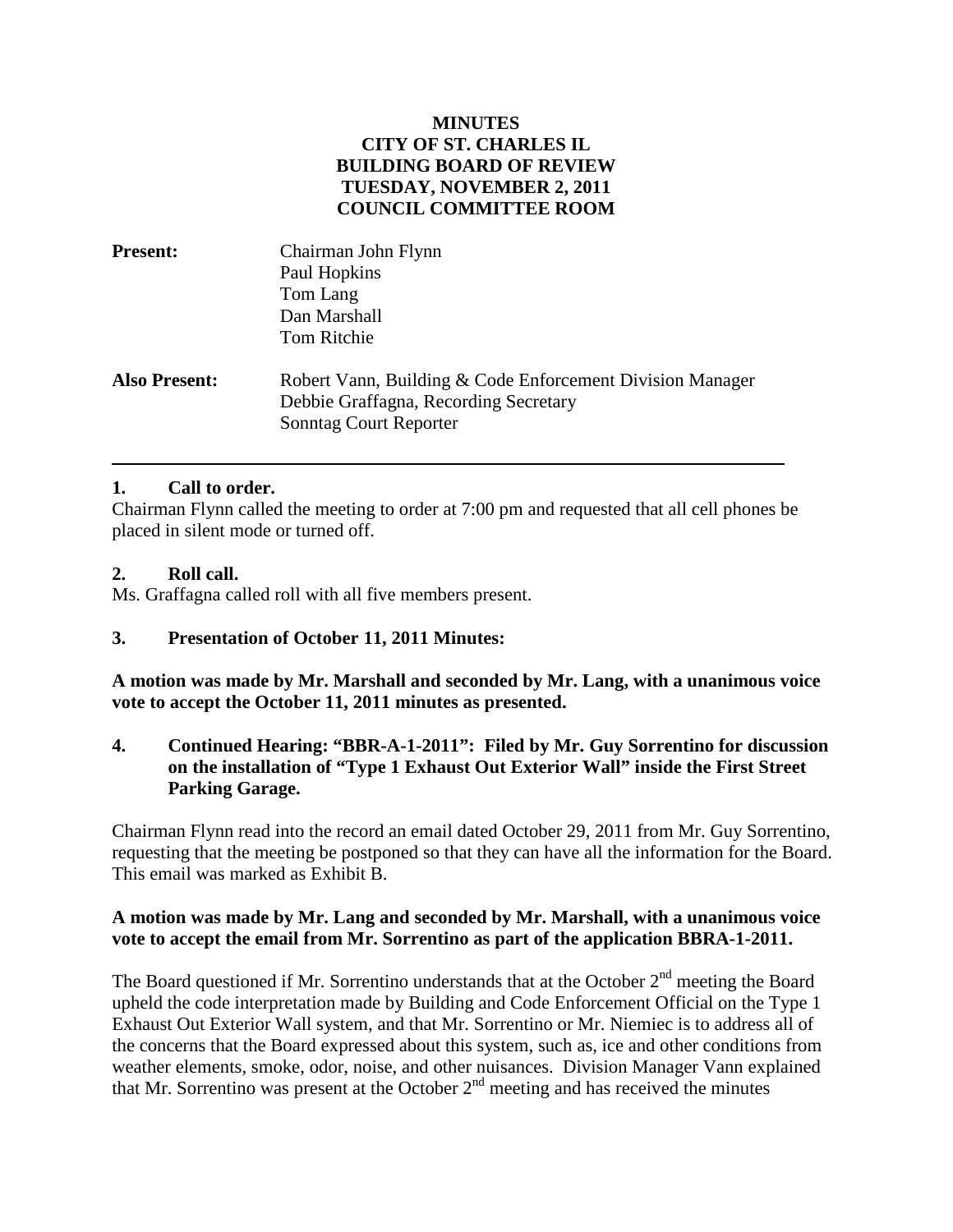### **Building Board of Review November 2, 2011 Page 2**

along with the transcript and feels that Mr. Sorrentino has been notified on the concerns that the Board wants addressed for any system.

The Board members brought up that at the October  $2<sup>nd</sup>$  meeting they advised Mr. Sorrentino and Mr. Niemiec that they were to provide a location that has a similar system and that they were to arrange a site visit for the Board members to witness the system. Division Manager Vann responded that he was notified that the proposed system is installed at Trump Towers; however, there has been no mention of site visit.

The Board members expressed that they want Mr. Sorrentino to fully understand that whatever system he proposes, he is to provide all documentation and information in order for them to review prior to the meeting. Division Manager Vann explained in the motion and discussion at the October  $2<sup>nd</sup>$  meeting, Mr. Sorrentino was advised that any documentation on proposed systems were to be submitted no less than one week prior to the meeting in order for the Board members to review the information for the meeting.

Division Manager Vann provided to the Board members a copy of details for the Type 1 Exhaust System that Mr. Sorrentino had sent to him and requested that they review the document for this system and it will be discussed at the next meeting. The packet of details was marked as Exhibit C.

**A motion was made by Mr. Hopkins and seconded by Mr. Marshall with a unanimous voice vote to postpone the hearing on this application until December 13, 2011 at which time the applicant and Board will discuss proposed system.**

# **5. Additional Business.**

# **Scope and Duties of the Board.**

The Board members held a round table discussion regarding the scope of their duties and responsibilities. All agreed that the Board is to review applications and documentation that is provided to make a decision on if the Building and Code Enforcement Official made the correct interpretation on the code.

Division Manager Vann read the following from the St. Charles Municipal Ordinance: B. At the conclusion of hearings pertaining to Appeals, the Board shall sustain, modify, or overrule the Decision. The Board shall modify or overrule a Decision only if it finds that the Decision was in error or otherwise contrary to the requirements of the Building Regulations in the following respect(s):

- 1. The Building Regulations have been incorrectly applied or interpreted.
- 2. The unique circumstances of the particular situation clearly warrant a different application or interpretation of the Building Regulations.